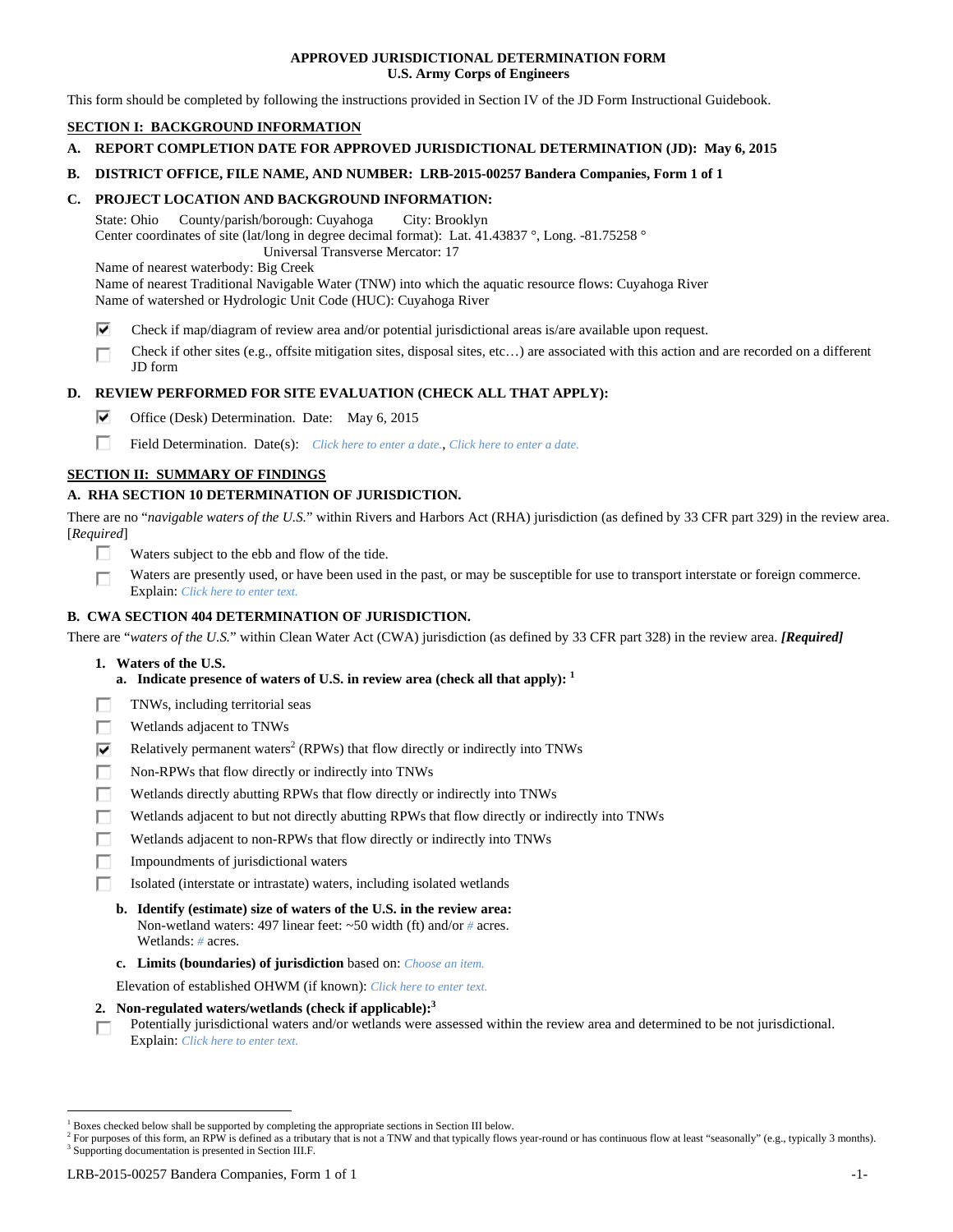## **SECTION III: CWA ANALYSIS**

### **A. TNWs AND WETLANDS ADJACENT TO TNWs**

**The agencies will assert jurisdiction over TNWs and wetlands adjacent to TNWs. If the aquatic resource is a TNW, complete Section III.A.1 and Section III.D.1. only; if the aquatic resource is a wetland adjacent to a TNW, complete Sections III.A.1 and 2 and Section III.D.1.; otherwise, see Section III.B below**.

- **1. TNW**  Identify TNW: *Click here to enter text.*
	- Summarize rationale supporting determination: *Click here to enter text.*
- **2. Wetland adjacent to TNW**  Summarize rationale supporting conclusion that wetland is "adjacent": *Click here to enter text.*

### **B. CHARACTERISTICS OF TRIBUTARY (THAT IS NOT A TNW) AND ITS ADJACENT WETLANDS (IF ANY):**

**This section summarizes information regarding characteristics of the tributary and its adjacent wetlands, if any, and it helps determine whether or not the standards for jurisdiction established under Rapanos have been met.** 

**The agencies will assert jurisdiction over non-navigable tributaries of TNWs where the tributaries are "relatively permanent waters" (RPWs), i.e. tributaries that typically flow year-round or have continuous flow at least seasonally (e.g., typically 3 months). A wetland that directly abuts an RPW is also jurisdictional. If the aquatic resource is not a TNW, but has year-round (perennial) flow, skip to Section III.D.2. If the aquatic resource is a wetland directly abutting a tributary with perennial flow, skip to Section III.D.4.** 

**A wetland that is adjacent to but that does not directly abut an RPW requires a significant nexus evaluation. Corps districts and EPA regions will include in the record any available information that documents the existence of a significant nexus between a relatively permanent tributary that is not perennial (and its adjacent wetlands if any) and a traditional navigable water, even though a significant nexus finding is not required as a matter of law.** 

If the waterbody<sup>4</sup> is not an RPW, or a wetland directly abutting an RPW, a JD will require additional data to determine if the **waterbody has a significant nexus with a TNW. If the tributary has adjacent wetlands, the significant nexus evaluation must consider the tributary in combination with all of its adjacent wetlands. This significant nexus evaluation that combines, for analytical purposes, the tributary and all of its adjacent wetlands is used whether the review area identified in the JD request is the tributary, or its adjacent wetlands, or both. If the JD covers a tributary with adjacent wetlands, complete Section III.B.1 for the tributary, Section III.B.2 for any onsite wetlands, and Section III.B.3 for all wetlands adjacent to that tributary, both onsite and offsite. The determination whether a significant nexus exists is determined in Section III.C below.** 

 **1. Characteristics of non-TNWs that flow directly or indirectly into TNW** 

 **(i) General Area Conditions:** 

 Watershed size: *# Choose an item.* Drainage area: *# Choose an item.*

 Average annual rainfall: *#* inches Average annual snowfall: *#* inches

#### **(ii) Physical Characteristics:**

- (a) Relationship with TNW:
	- $\Box$  Tributary flows directly into TNW.

п Tributary flows through *Choose an item.* tributaries before entering TNW.

 Project waters are *Choose an item.* river miles from TNW. Project waters are *Choose an item.* river miles from RPW. Project waters are *Choose an item.* aerial (straight) miles from TNW. Project waters are *Choose an item.* aerial (straight) miles from RPW. Project waters cross or serve as state boundaries. Explain: *Click here to enter text.*

Identify flow route to TNW<sup>5</sup>: *Click here to enter text.* Tributary stream order, if known: *Click here to enter text.*

(b) General Tributary Characteristics (check all that apply):

**Tributary** is:  $\Box$  Natural

口 Artificial (man-made). Explain: *Click here to enter text.*

Manipulated (man-altered). Explain: *Click here to enter text.*

<sup>&</sup>lt;sup>4</sup> Note that the Instructional Guidebook contains additional information regarding swales, ditches, washes, and erosional features generally and in the arid West.  $<sup>5</sup>$  Flow route can be described by identifying, e.g., tributary a, which flows through the review area, to flow into tributary b, which then flows into TNW.</sup>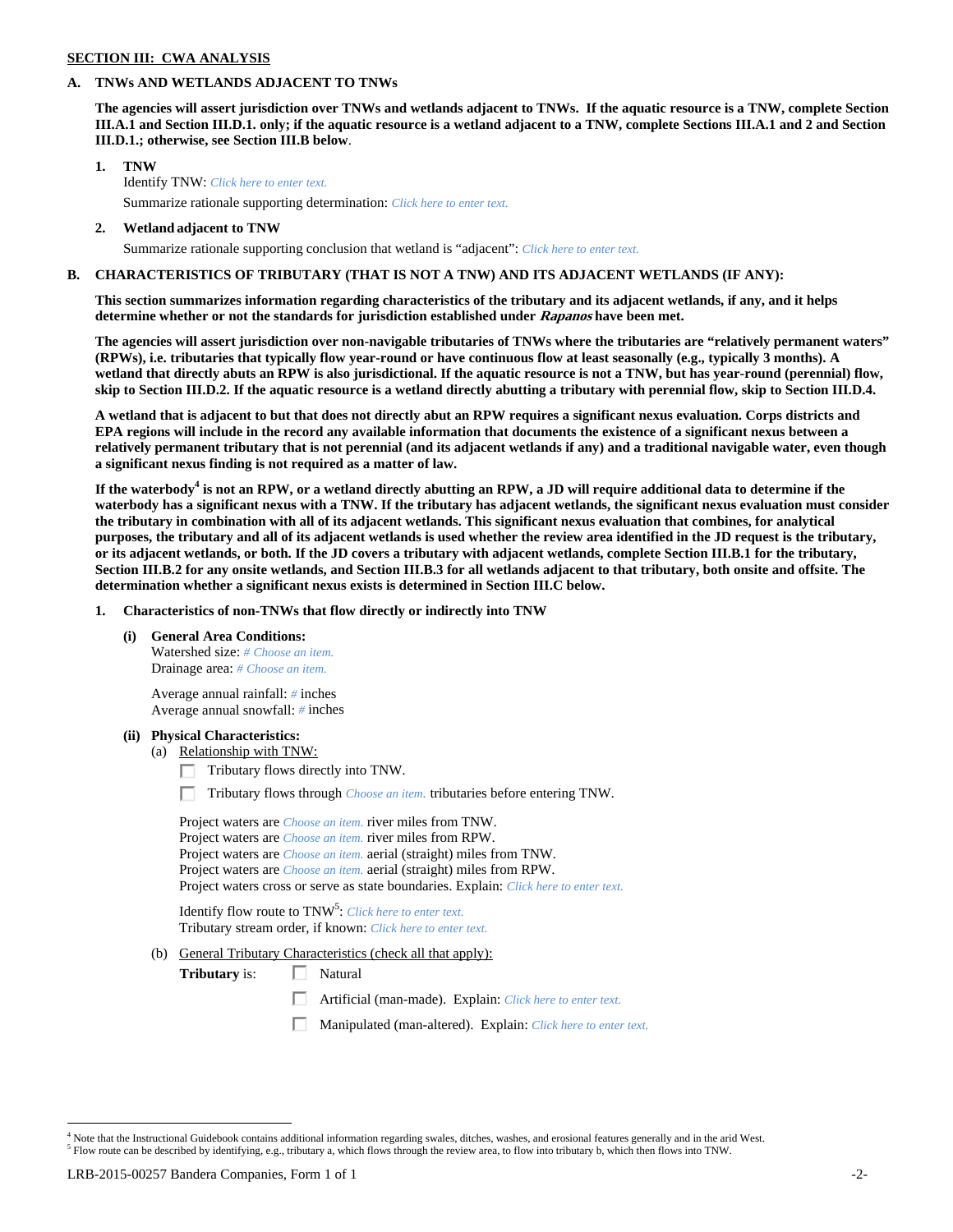| Tributary properties with respect to top of bank (estimate):<br>Average width: # feet<br>Average depth: # feet<br>Average side slopes: Choose an item.                                                                                                                                                                                                                                                                                                                                                                                                                                                                                                                                                                                                                                                                                                         |
|----------------------------------------------------------------------------------------------------------------------------------------------------------------------------------------------------------------------------------------------------------------------------------------------------------------------------------------------------------------------------------------------------------------------------------------------------------------------------------------------------------------------------------------------------------------------------------------------------------------------------------------------------------------------------------------------------------------------------------------------------------------------------------------------------------------------------------------------------------------|
| Primary tributary substrate composition (check all that apply):                                                                                                                                                                                                                                                                                                                                                                                                                                                                                                                                                                                                                                                                                                                                                                                                |
| <b>Silts</b><br>Sands<br>Concrete                                                                                                                                                                                                                                                                                                                                                                                                                                                                                                                                                                                                                                                                                                                                                                                                                              |
| Cobbles<br>Gravel<br>Muck                                                                                                                                                                                                                                                                                                                                                                                                                                                                                                                                                                                                                                                                                                                                                                                                                                      |
| Bedrock<br>Vegetation. Type/% cover: Click here to enter text.                                                                                                                                                                                                                                                                                                                                                                                                                                                                                                                                                                                                                                                                                                                                                                                                 |
| Other. Explain: Click here to enter text.                                                                                                                                                                                                                                                                                                                                                                                                                                                                                                                                                                                                                                                                                                                                                                                                                      |
| Tributary condition/stability [e.g., highly eroding, sloughing banks]. Explain: Click here to enter text.<br>Presence of run/riffle/pool complexes. Explain: Click here to enter text.<br>Tributary geometry: Choose an item.<br>Tributary gradient (approximate average slope): #%                                                                                                                                                                                                                                                                                                                                                                                                                                                                                                                                                                            |
| $(c)$ Flow:<br>Tributary provides for: Choose an item.<br>Estimate average number of flow events in review area/year: Choose an item.<br>Describe flow regime: Click here to enter text.<br>Other information on duration and volume: Click here to enter text.                                                                                                                                                                                                                                                                                                                                                                                                                                                                                                                                                                                                |
| <b>Surface flow is:</b> <i>Choose an item.</i> <b>Characteristics:</b> <i>Click here to enter text.</i>                                                                                                                                                                                                                                                                                                                                                                                                                                                                                                                                                                                                                                                                                                                                                        |
| Subsurface flow: Choose an item. Explain findings: Click here to enter text.<br>$\Box$ Dye (or other) test performed: <i>Click here to enter text.</i>                                                                                                                                                                                                                                                                                                                                                                                                                                                                                                                                                                                                                                                                                                         |
| Tributary has (check all that apply):<br>$\Box$ Bed and banks<br>$\Box$ OHWM <sup>6</sup> (check all indicators that apply):<br>clear, natural line impressed on the bank $\Box$<br>the presence of litter and debris<br>changes in the character of soil<br>destruction of terrestrial vegetation<br>the presence of wrack line<br>shelving<br>sediment sorting<br>vegetation matted down, bent, or absent $\Box$<br>leaf litter disturbed or washed away<br>scour<br>sediment deposition<br>multiple observed or predicted flow events<br>water staining<br>abrupt change in plant community Click here to enter text.<br>other (list): Click here to enter text.<br>Discontinuous OHWM. <sup>7</sup> Explain: Click here to enter text.<br>If factors other than the OHWM were used to determine lateral extent of CWA jurisdiction (check all that apply): |
| $\Box$ High Tide Line indicated by:<br>Mean High Water Mark indicated by:<br>$\Box$ oil or scum line along shore objects<br>survey to available datum;<br>fine shell or debris deposits (foreshore)<br>physical markings;<br>. .<br>physical markings/characteristics<br>vegetation lines/changes in vegetation types.<br>tidal gauges<br>other (list): Click here to enter text.                                                                                                                                                                                                                                                                                                                                                                                                                                                                              |
| (iii) Chemical Characteristics:<br>Characterize tributary (e.g., water color is clear, discolored, oily film; water quality; general watershed characteristics, etc.).<br><b>Explain:</b> Click here to enter text.<br>Identify specific pollutants, if known: Click here to enter text.                                                                                                                                                                                                                                                                                                                                                                                                                                                                                                                                                                       |
| (iv) Biological Characteristics. Channel supports (check all that apply):                                                                                                                                                                                                                                                                                                                                                                                                                                                                                                                                                                                                                                                                                                                                                                                      |
| Riparian corridor. Characteristics (type, average width): Click here to enter text.                                                                                                                                                                                                                                                                                                                                                                                                                                                                                                                                                                                                                                                                                                                                                                            |

Wetland fringe. Characteristics: *Click here to enter text.*

<sup>&</sup>lt;sup>6</sup> A natural or man-made discontinuity in the OHWM does not necessarily sever jurisdiction (e.g., where the stream temporarily flows underground, or where the OHWM has been removed by development or agricultural practices). Where there is a break in the OHWM that is unrelated to the waterbody's flow regime (e.g., flow over a rock outcrop or through a culvert), the agencies will look for indicators of flow above and below the break. 7 Ibid.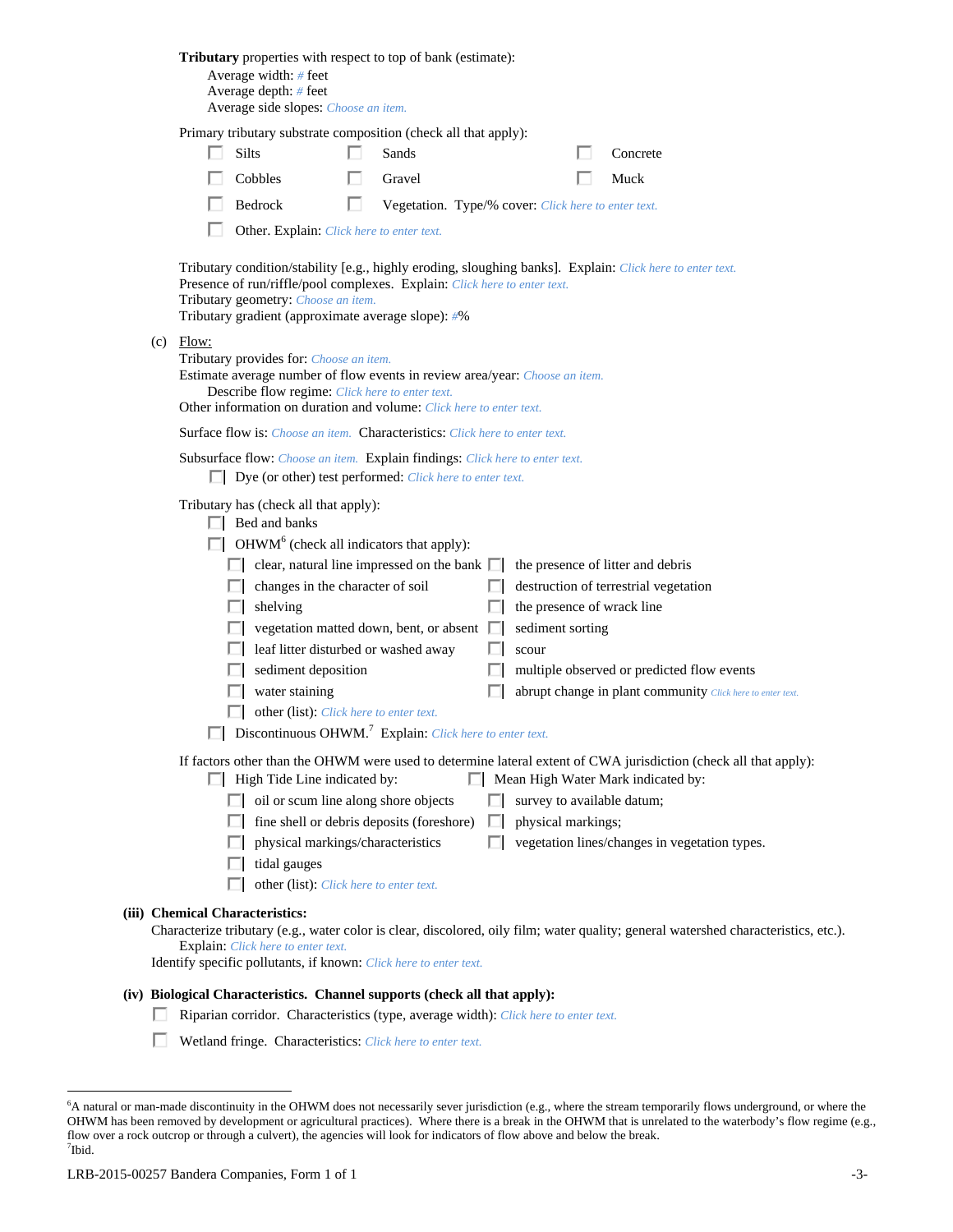## $\Box$  Habitat for:

- Federally Listed species. Explain findings: *Click here to enter text*.
- Fish/spawn areas. Explain findings: *Click here to enter text.*
- п. Other environmentally-sensitive species. Explain findings: *Click here to enter text.*
- П Aquatic/wildlife diversity. Explain findings: *Click here to enter text.*

#### **2. Characteristics of wetlands adjacent to non-TNW that flow directly or indirectly into TNW**

### **Physical Characteristics:**

- (a) General Wetland Characteristics:
	- Properties:

 Wetland size: *#* acres Wetland type. Explain: *Click here to enter text.* Wetland quality. Explain: *Click here to enter text.* Project wetlands cross or serve as state boundaries. Explain: *Click here to enter text.*

(b) General Flow Relationship with Non-TNW:

Flow is: *Choose an item.* Explain: *Click here to enter text.*

 Surface flow is: *Choose an item.* Characteristics: *Click here to enter text.*

 Subsurface flow: *Choose an item.* Explain findings: *Click here to enter text.* Dye (or other) test performed: *Click here to enter text.*

- (c) Wetland Adjacency Determination with Non-TNW:
	- $\Box$  Directly abutting
	- $\Box$  Not directly abutting
		- Discrete wetland hydrologic connection. Explain: *Click here to enter text*.
		- Ecological connection. Explain: *Click here to enter text.* П.
		- п. Separated by berm/barrier. Explain: *Click here to enter text.*

### (d) Proximity (Relationship) to TNW

Project wetlands are *Choose an item.* river miles from TNW. Project waters are *Choose an item.* aerial (straight) miles from TNW. Flow is from: *Choose an item.* Estimate approximate location of wetland as within the *Choose an item.* floodplain.

#### **(ii) Chemical Characteristics:**

Characterize wetland system (e.g., water color is clear, brown, oil film on surface; water quality; general watershed characteristics; etc.). Explain: *Click here to enter text.*

Identify specific pollutants, if known: *Click here to enter text.*

#### **(iii) Biological Characteristics. Wetland supports (check all that apply):**

- Riparian buffer. Characteristics (type, average width): *Click here to enter text.*
- Vegetation type/percent cover. Explain: *Click here to enter text.*
- $\Box$  Habitat for:
	- Federally Listed species. Explain findings: *Click here to enter text*.
	- Fish/spawn areas. Explain findings: *Click here to enter text*.
	- Other environmentally-sensitive species. Explain findings: *Click here to enter text.*
	- Aquatic/wildlife diversity. Explain findings: *Click here to enter text.*

#### **3. Characteristics of all wetlands adjacent to the tributary (if any)**

 All wetland(s) being considered in the cumulative analysis: *Choose an item.* Approximately (*#*) acres in total are being considered in the cumulative analysis. For each wetland, specify the following:

| Directly abuts? $(Y/N)$ | Size (in acres) | Directly abuts? $(Y/N)$ | Size (in acres) |
|-------------------------|-----------------|-------------------------|-----------------|
|                         |                 |                         |                 |
| Y/N                     |                 |                         |                 |
| $^{\prime}$ /N          |                 |                         |                 |
| Y/N.                    |                 |                         |                 |

Summarize overall biological, chemical and physical functions being performed: *Click here to enter text.*

### **C. SIGNIFICANT NEXUS DETERMINATION**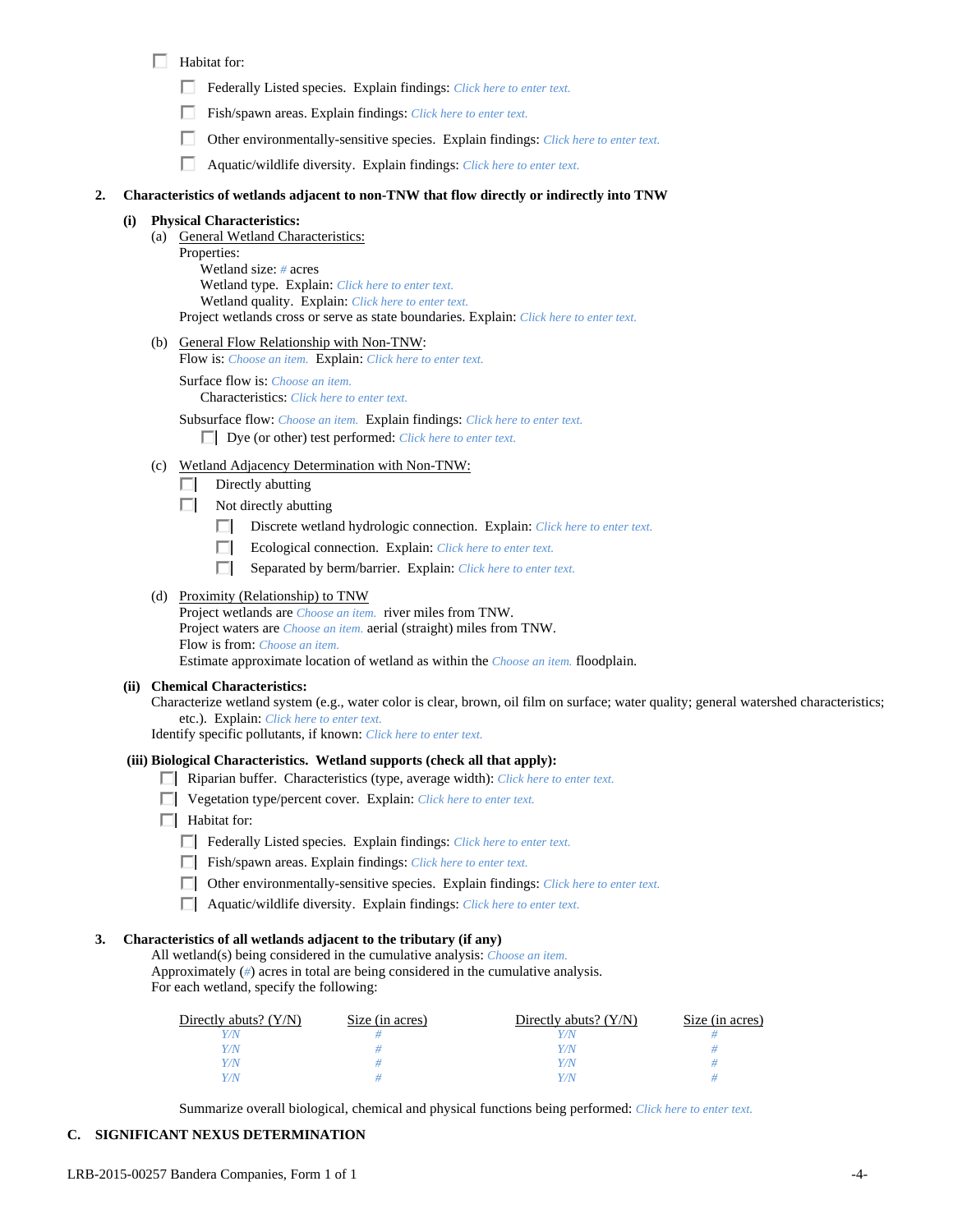**A significant nexus analysis will assess the flow characteristics and functions of the tributary itself and the functions performed by any wetlands adjacent to the tributary to determine if they significantly affect the chemical, physical, and biological integrity of a TNW. For each of the following situations, a significant nexus exists if the tributary, in combination with all of its adjacent wetlands, has more than a speculative or insubstantial effect on the chemical, physical and/or biological integrity of a TNW. Considerations when evaluating significant nexus include, but are not limited to the volume, duration, and frequency of the flow of water in the tributary and its proximity to a TNW, and the functions performed by the tributary and all its adjacent wetlands. It is not appropriate to determine significant nexus based solely on any specific threshold of distance (e.g. between a tributary and its adjacent wetland or between a tributary and the TNW). Similarly, the fact an adjacent wetland lies within or outside of a floodplain is not solely determinative of significant nexus.** 

#### **Draw connections between the features documented and the effects on the TNW, as identified in the** *Rapanos* **Guidance and discussed in the Instructional Guidebook. Factors to consider include, for example:**

- Does the tributary, in combination with its adjacent wetlands (if any), have the capacity to carry pollutants or flood waters to TNWs, or to reduce the amount of pollutants or flood waters reaching a TNW?
- Does the tributary, in combination with its adjacent wetlands (if any), provide habitat and lifecycle support functions for fish and other species, such as feeding, nesting, spawning, or rearing young for species that are present in the TNW?
- Does the tributary, in combination with its adjacent wetlands (if any), have the capacity to transfer nutrients and organic carbon that support downstream foodwebs?
- Does the tributary, in combination with its adjacent wetlands (if any), have other relationships to the physical, chemical, or biological integrity of the TNW?

*Note: the above list of considerations is not inclusive and other functions observed or known to occur should be documented below:* 

- **1. Significant nexus findings for non-RPW that has no adjacent wetlands and flows directly or indirectly into TNWs.** Explain findings of presence or absence of significant nexus below, based on the tributary itself, then go to Section III.D: *Click here to enter text.*
- **2. Significant nexus findings for non-RPW and its adjacent wetlands, where the non-RPW flows directly or indirectly into TNWs.**  Explain findings of presence or absence of significant nexus below, based on the tributary in combination with all of its adjacent wetlands, then go to Section III.D: *Click here to enter text.*
- **3. Significant nexus findings for wetlands adjacent to an RPW but that do not directly abut the RPW.** Explain findings of presence or absence of significant nexus below, based on the tributary in combination with all of its adjacent wetlands, then go to Section III.D: *Click here to enter text.*

## **D. DETERMINATIONS OF JURISDICTIONAL FINDINGS. THE SUBJECT WATERS/WETLANDS ARE (CHECK ALL THAT APPLY):**

- **1. TNWs and Adjacent Wetlands.** Check all that apply and provide size estimates in review area:
	- TNWs: *#* linear feet *#* width (ft), Or, *#* acres.
	- Wetlands adjacent to TNWs: *#* acres.

## **2. RPWs that flow directly or indirectly into TNWs.**

- $\nabla$  Tributaries of TNWs where tributaries typically flow year-round are jurisdictional. Provide data and rationale indicating that tributary is perennial: Big Creek is a perennial stream which flows year-round with no break in flow directly into the Cuyahoga River, a Section 10 Navigable water of the U.S. The USGS OH-Lakewood quadrangle identified Big Creek as a blue line perennial stream. Photographs during leaf on and leaf off conditions indicate water in the channel.
- Tributaries of TNW where tributaries have continuous flow "seasonally" (e.g., typically three months each year) are jurisdictional. Data supporting this conclusion is provided at Section III.B. Provide rationale indicating that tributary flows seasonally: *Click here to enter text.*.

Provide estimates for jurisdictional waters in the review area (check all that apply):

- $\triangledown$  Tributary waters: 497 linear feet ~50 width (ft).
- Other non-wetland waters: *#* acres.

Identify type(s) of waters: *Click here to enter text.*

### **3. Non-RPWs<sup>8</sup> that flow directly or indirectly into TNWs.**

Waterbody that is not a TNW or an RPW, but flows directly or indirectly into a TNW, and it has a significant nexus with a ПL. TNW is jurisdictional. Data supporting this conclusion is provided at Section III.C.

Provide estimates for jurisdictional waters within the review area (check all that apply):

- **Tributary waters:** # linear feet # width (ft).
- Other non-wetland waters: *#* acres.

Identify type(s) of waters: *Click here to enter text.*

## **4. Wetlands directly abutting an RPW that flow directly or indirectly into TNWs.**

 $\Box$  Wetlands directly abut RPW and thus are jurisdictional as adjacent wetlands.

8 See Footnote # 3.

LRB-2015-00257 Bandera Companies, Form 1 of 1  $-5$ -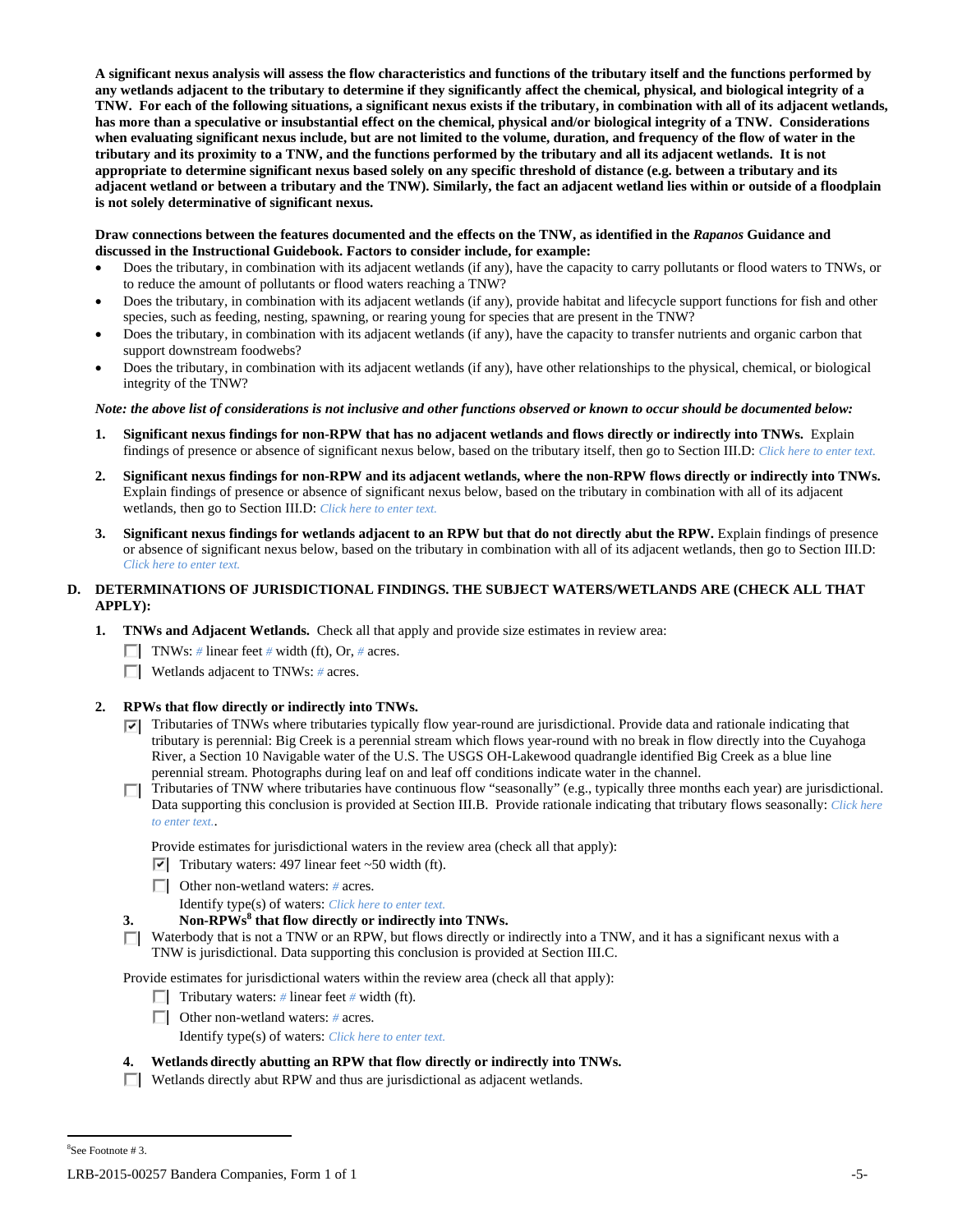- $\Box$  Wetlands directly abutting an RPW where tributaries typically flow year-round. Provide data and rationale indicating that tributary is perennial in Section III.D.2, above. Provide rationale indicating that wetland is directly abutting an RPW: *Click here to enter text.*
- Wetlands directly abutting an RPW where tributaries typically flow "seasonally." Provide data indicating that tributary is seasonal in Section III.B and rationale in Section III.D.2, above. Provide rationale indicating that wetland is directly abutting an RPW: *Click here to enter text.*

Provide acreage estimates for jurisdictional wetlands in the review area: *#* acres.

#### **5. Wetlands adjacent to but not directly abutting an RPW that flow directly or indirectly into TNWs.**

 $\Box$  Wetlands that do not directly abut an RPW, but when considered in combination with the tributary to which they are adjacent and with similarly situated adjacent wetlands, have a significant nexus with a TNW are jurisidictional. Data supporting this conclusion is provided at Section III.C.

Provide acreage estimates for jurisdictional wetlands in the review area: *#* acres.

#### **6. Wetlands adjacent to non-RPWs that flow directly or indirectly into TNWs.**

 $\Box$  Wetlands adjacent to such waters, and have when considered in combination with the tributary to which they are adjacent and with similarly situated adjacent wetlands, have a significant nexus with a TNW are jurisdictional. Data supporting this conclusion is provided at Section III.C.

Provide estimates for jurisdictional wetlands in the review area: *#* acres.

#### **7. Impoundments of jurisdictional waters.9**

As a general rule, the impoundment of a jurisdictional tributary remains jurisdictional.

- П. Demonstrate that impoundment was created from "waters of the U.S.," or
- П Demonstrate that water meets the criteria for one of the categories presented above (1-6), or
- П. Demonstrate that water is isolated with a nexus to commerce (see E below).

#### **E. ISOLATED [INTERSTATE OR INTRA-STATE] WATERS, INCLUDING ISOLATED WETLANDS, THE USE, DEGRADATION OR DESTRUCTION OF WHICH COULD AFFECT INTERSTATE COMMERCE, INCLUDING ANY SUCH WATERS (CHECK ALL THAT APPLY):<sup>10</sup>**

- which are or could be used by interstate or foreign travelers for recreational or other purposes.
- $\Box$  from which fish or shellfish are or could be taken and sold in interstate or foreign commerce.
- $\Box$  which are or could be used for industrial purposes by industries in interstate commerce.
- Interstate isolated waters.Explain: *Click here to enter text.*
- Other factors.Explain: *Click here to enter text.*

#### **Identify water body and summarize rationale supporting determination:** *Click here to enter text.*

Provide estimates for jurisdictional waters in the review area (check all that apply):

**Tributary waters:** # linear feet # width (ft).

Other non-wetland waters: *#* acres.

Identify type(s) of waters: *Click here to enter text.*

Wetlands: *#* acres.

### **F. NON-JURISDICTIONAL WATERS, INCLUDING WETLANDS (CHECK ALL THAT APPLY):**

- If potential wetlands were assessed within the review area, these areas did not meet the criteria in the 1987 Corps of Engineers Wetland Delineation Manual and/or appropriate Regional Supplements.
- П Review area included isolated waters with no substantial nexus to interstate (or foreign) commerce.

Prior to the Jan 2001 Supreme Court decision in "*SWANCC*," the review area would have been regulated based solely on the п "Migratory Bird Rule" (MBR).

- П Waters do not meet the "Significant Nexus" standard, where such a finding is required for jurisdiction. Explain: *Click here to enter text.*
- П Other: (explain, if not covered above): *Click here to enter text.*

Provide acreage estimates for non-jurisdictional waters in the review area, where the sole potential basis of jurisdiction is the MBR factors (i.e., presence of migratory birds, presence of endangered species, use of water for irrigated agriculture), using best professional judgment (check all that apply):

п Non-wetland waters (i.e., rivers, streams): *#* linear feet *#* width (ft).

Lakes/ponds: *#* acres. п

<sup>&</sup>lt;sup>9</sup> To complete the analysis refer to the key in Section III.D.6 of the Instructional Guidebook.

<sup>&</sup>lt;sup>10</sup> Prior to asserting or declining CWA jurisdiction based solely on this category, Corps Districts will elevate the action to Corps and EPA HQ for review consistent with the process described in the Corps/EPA *Memorandum Regarding CWA Act Jurisdiction Following Rapanos.*